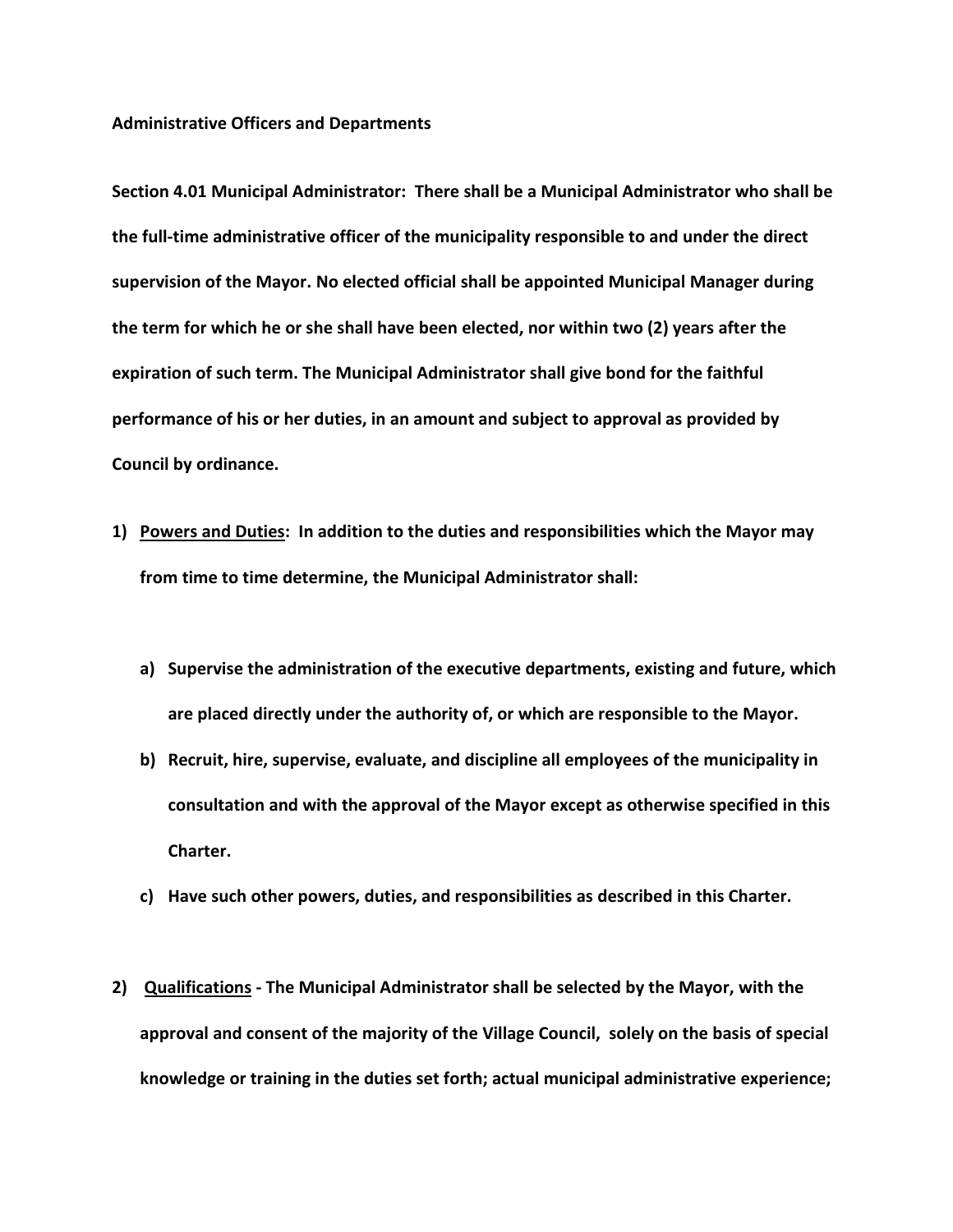**and demonstrated administrative qualifications.**

## **3) Interference by Council:**

- **a) Neither Council, its committees or members, shall direct or request the Municipal Administrator to promote the appointment of any person to, or suspension or removal from, office or employment, or in any manner take part in the appointment, discipline, or removal of subordinates and employees in the service of the Municipality.**
- **b) Council, its committees and members, shall deal with that portion of the service of the Municipality for which the Municipal Administrator is responsible solely through the Mayor and the Municipal Administrator, and neither Council nor its committees or members, shall give any orders to any subordinate in office.**
- **c) Council may, however, inquire into the conduct of any office or department, the performance of any contract, or any of the affairs of the Municipality, and may, in the exercise of such power, compel or authorize one of its committees to compel the attendance and testimony of witnesses and the production of books, records, papers, and other evidence under penalty of law.**
- **4) Compensation: The Mayor shall establish the compensation of the Municipal Administrator.**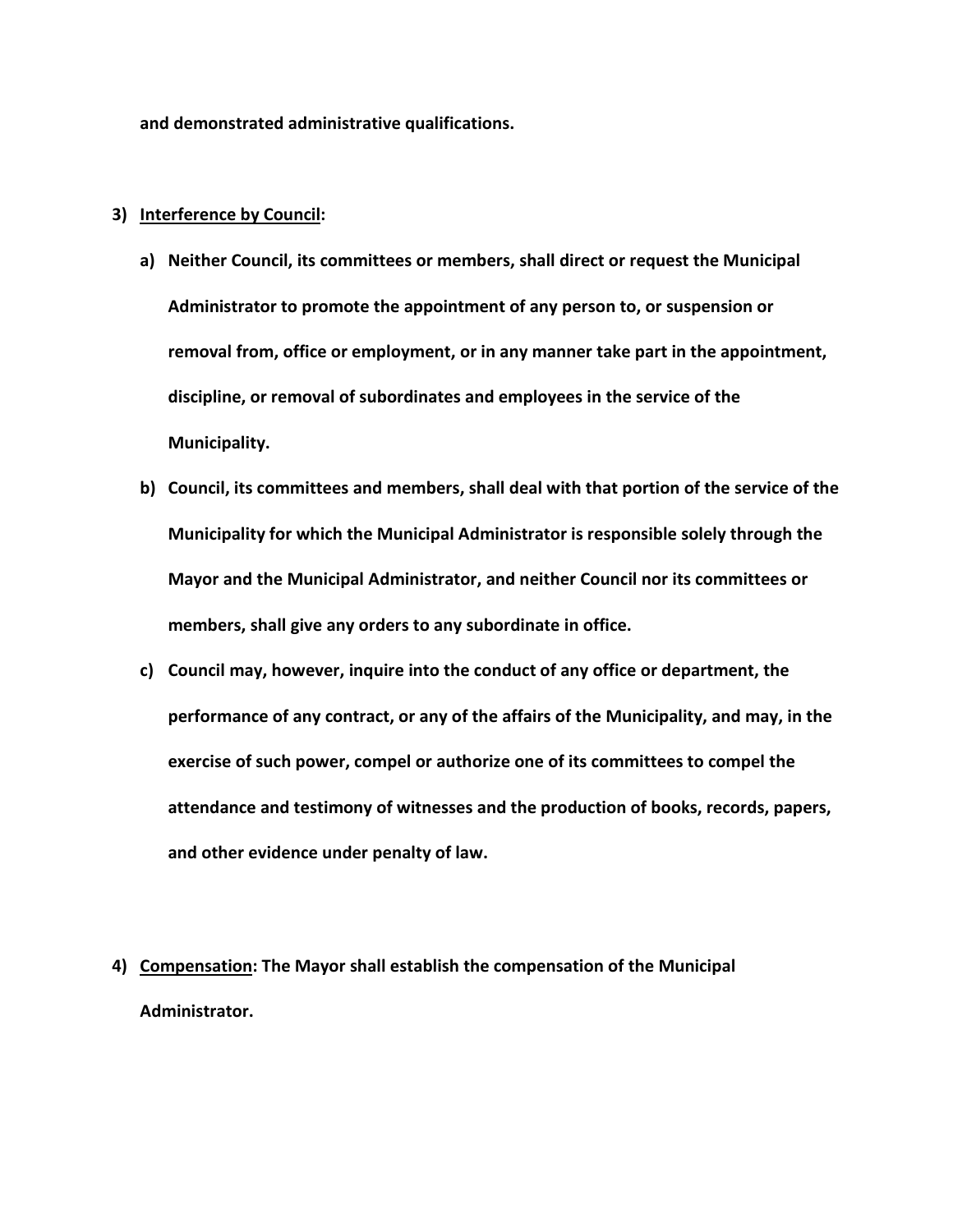- **5) Vacancy: The Mayor may, by letter filed with the City Clerk, appoint a qualified administrative officer of the municipality to exercise the powers and duties of the Municipal Administrator during the Municipal Administrator's temporary absence, disability, suspension, or during any period that a vacancy occurs.**
- **6) Political: The Municipal Administrator shall not directly or indirectly, personally or through an agent or representative use his or her official authority or influence for the purpose of interfering with or affecting the result of a municipal election, nor take an active part in a municipal political campaign. Provided, however, the Municipal Administrator shall retain the right to vote in any election as he or she chooses and to express as an individual his or her opinion freely on all political subjects and candidates. Conduct prohibited by this section shall constitute conduct contrary to the best interest of the municipality and shall subject the Municipal Administrator to removal under Section 3.03 (6) of this Charter.**
- **7) Removal: The Mayor may recommend the removal of the Municipal Administrator to the Council, who shall affirm or deny the Mayor's recommendation by a majority vote of its members. At least thirty (30) days before such removal shall become effective, the Council shall by majority vote of its members adopt a preliminary resolution stating the reasons for such removal. The Municipal Administrator may reply in writing and may request a public hearing before Council which public hearing shall be held not earlier than twenty (20) days nor later than thirty (30) days after the public filing of such request,**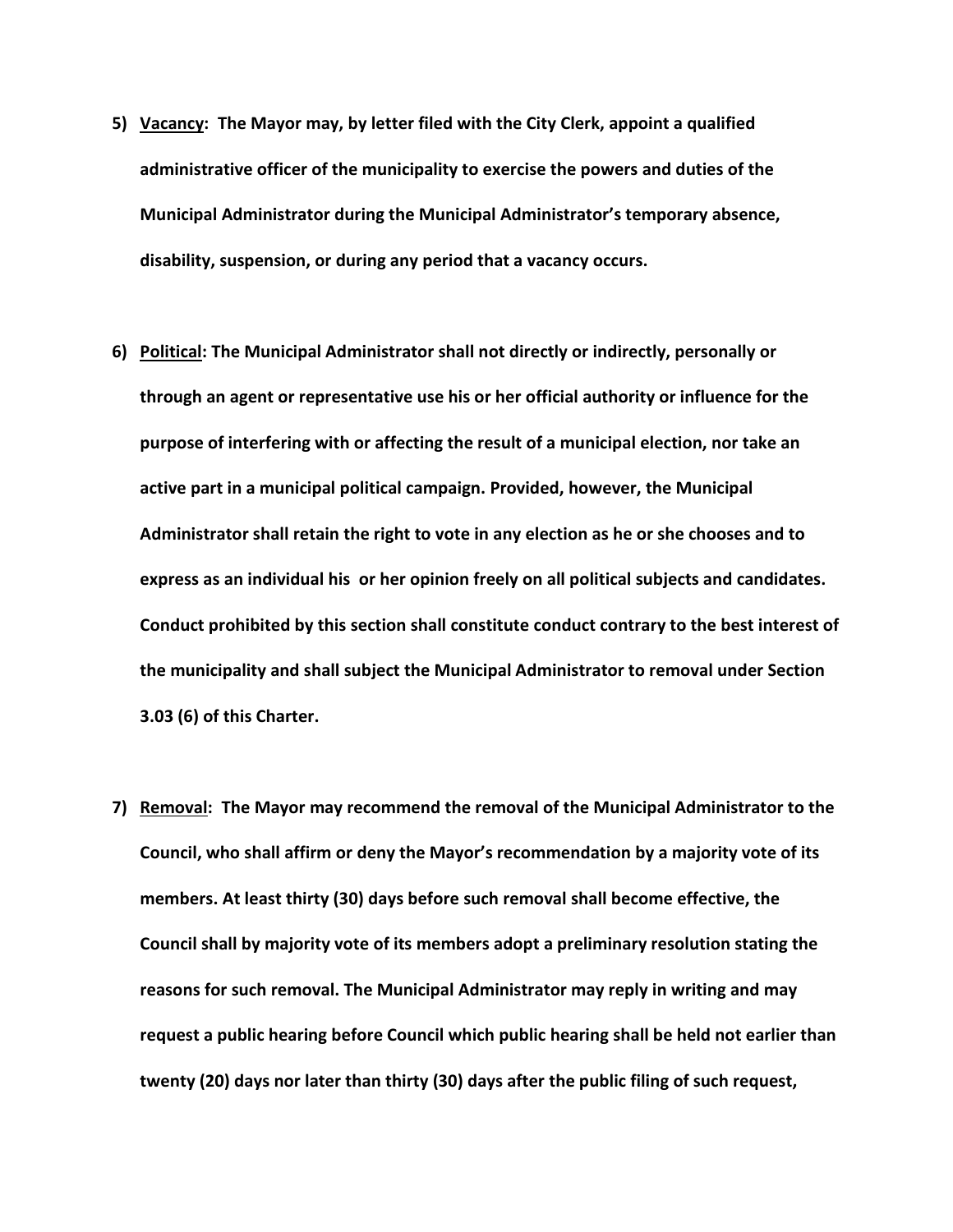**which request shall be filed with the Mayor within five (5) days of the Municipal Manager being notified of such termination. After such public hearing, if one is requested, and after full consideration, the Council by a majority vote of its members, may adopt a final resolution of removal, which decision is final.**

**Section 4.021 Law Director:** There shall be a Director of Law who shall be elected for a term of four years, commencing on the first day of January next after the election, and who shall have all powers and duties accorded to a city director of law under Ohio Revised Code §§ 733.49 - 733.621 as presently codified or hereafter amended and the Constitution and general laws of the State of Ohio now or hereafter in effect. The director of Law shall be an elector of the Municipality. **A Law Director shall be appointed by the Municipal Administrator in consultation and with the approval of the Mayor and the Council. The Law Director shall be an Attorney at Law, admitted to practice in Ohio, and shall be a resident of Hamilton County or a contiguous county in the State of Ohio. The Law Director shall be the legal advisor of and attorney and counsel for the municipality and for all officers and departments thereof in all matters relating to their official duties; and shall, when requested, give legal opinions in writing. The Law Director shall represent the municipality in all litigation to which it may be a party and shall, upon request of the Mayor or police officials of the municipality, prosecute for all offenses against the ordinances of the municipality or against the laws of Ohio in actions before the Mayor. The Law Director shall on request prepare all contracts, bonds, and other instruments in writing in which the municipality is concerned and shall endorse on each his or her approval of the form and correctness thereof. The Law Director shall perform all**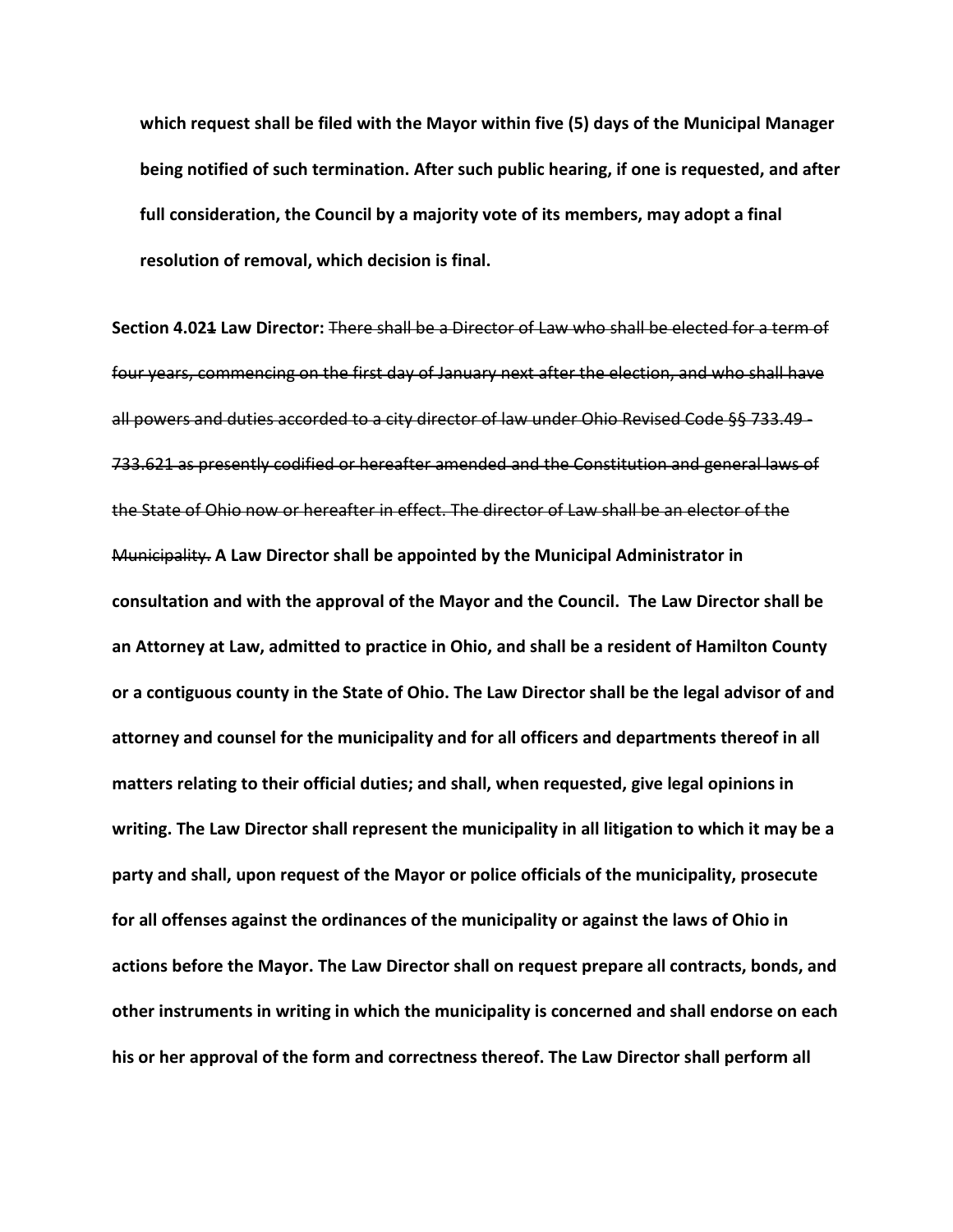**other duties of a legal nature imposed by any measure of Council or imposed upon the chief legal officers of municipalities by applicable general law.** 

**Section 4.032 Auditor:** There shall be an Auditor who shall be elected for a term of four years, commencing on the first day of January next after the election, and who shall have all powers and duties accorded to a city auditor under Ohio Revised Code §§ 733.10 - 733.20 as presently codified or hereafter amended and the Constitution and general laws of the State of Ohio now or hereafter in effect. The Auditor shall be an elector of the Municipality. **Finance Director: A Finance Director shall be appointed by the Municipal Administrator in consultation and with the approval of the Mayor. The Finance Director shall be the chief fiscal officer of the municipality and shall have the combined powers and duties of Treasurer and Auditor of the municipality as provided by the general law.** 

- **1) Powers and Duties: In addition to the duties and responsibilities which the Mayor and the Municipal Administrator may from time to time determine, the Finance Director shall:**
	- **a) Keep the financial records of the municipality and serve as liaison between the municipality and auditors.**
	- **b) Serve as income tax commissioner with direct responsibility for and oversight of the municipality's income tax collections and all powers and duties accorded in a city tax commissioner under Ohio Revised Code §733.85 as presently codified or hereafter amended and the Constitution and general laws of the State of Ohio now or hereafter**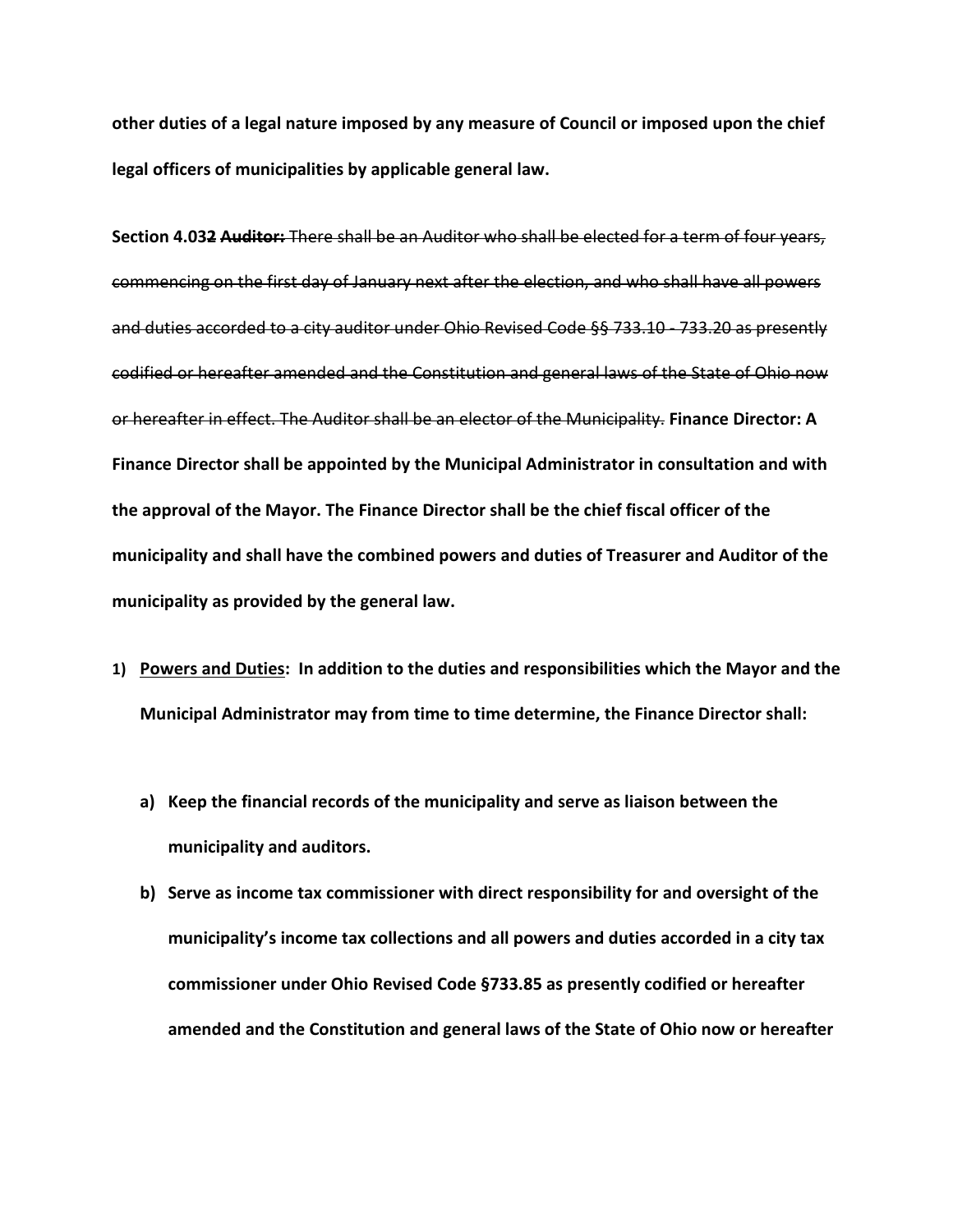**in effect. The Finance Director may appoint an Income Tax Administrator in consultation with and the approval of the Municipal Manager and the Mayor.**

- **c) Serve as accounts payable clerk, establish and maintain accounting systems, financial records and reports used by the offices, departments, boards and commissions of the municipality.**
- **d) Assist the Mayor and the Municipal Administrator in the preparation and submission of appropriation measures, estimates, budgets, capital programs, and other financial matters.**
- **e) Provide full and complete information concerning the financial affairs and status of the municipality as required by the Mayor and the Municipal Administrator or Council.**
- **f) Provide full and complete information and assistance concerning the finances or accounting systems or records of any office, department, board or commission of the municipality as requested by the Mayor, the Municipal Administrator or the Council.**

**2) Vacancy: The Municipal Administrator, in consultation and with the approval of the Mayor, may appoint another individual to perform any of the duties of the Finance Director when the Finance Director is unavailable or otherwise assigned.**

**Section 4.03 Treasurer:** There shall be a Treasurer who shall be elected for a term of four years, commencing on the first day of January next after the election, and who shall have all powers and duties accorded to a city treasurer under Ohio Revised Code §§ 733.42 - 733.47 as presently codified or hereafter amended and the Constitution and general laws of the State of Ohio now or hereafter in effect. The Treasurer shall be an elector of the Municipality.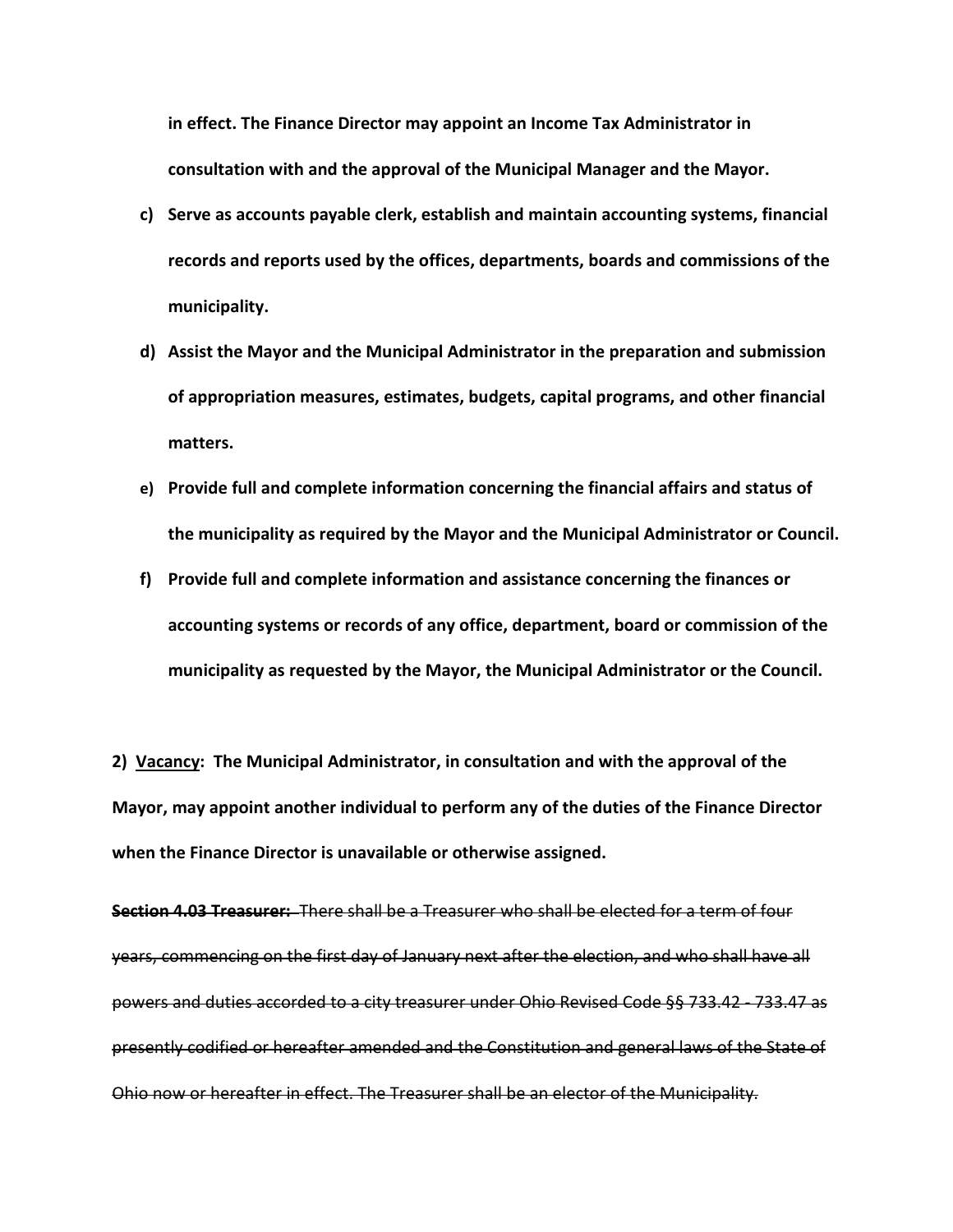**Section 4.04 Public Safety: The Police Chief and the Fire Chief shall each be appointed by the Municipal Administrator in consultation and with the approval of the Mayor and in accordance with the requirements of the Civil Service laws of the State of Ohio as amended, and both Chiefs shall have all powers and duties accorded to their respective positions by Ohio Revised Code §§ 737.06 and 737.09 as now or hereafter in effect. The Municipal Administrator shall be the administrative head of the Police and Fire Departments.**

**Section 4.04 Director of Public Service:** The Mayor shall appoint a Public Service Director who shall have all powers and duties accorded to a city director of public service under Ohio Revised Code §§ 735.01- 735.26 as presently codified or hereafter amended and the Constitution and general laws of the State of Ohio now or hereafter in effect. The Public Service Director need not be a resident of the Municipality at the time of appointment, but shall become a resident thereof within six months of appointment unless such residence requirement is waived by ordinance.

**Section 4.05 Director of Public Safety:** The Mayor shall appoint a Public Safety Director who shall have all powers and duties accorded to a city director of public safety under Ohio Revised Code §§ 731.01 - 737.14 and §§737.21 - 737.99 as presently codified or hereafter amended and the Constitution and general laws of the State of Ohio now or hereafter in effect. The Public Safety Director need not be a resident of the Municipality at the time of appointment, but shall become a resident thereof within six months of appointment unless such residence requirement is waived by ordinance. In accordance with Ohio Revised Code §§ 734.04 - 737-14 as presently codified or hereafter amended and the Constitution and general laws of the State